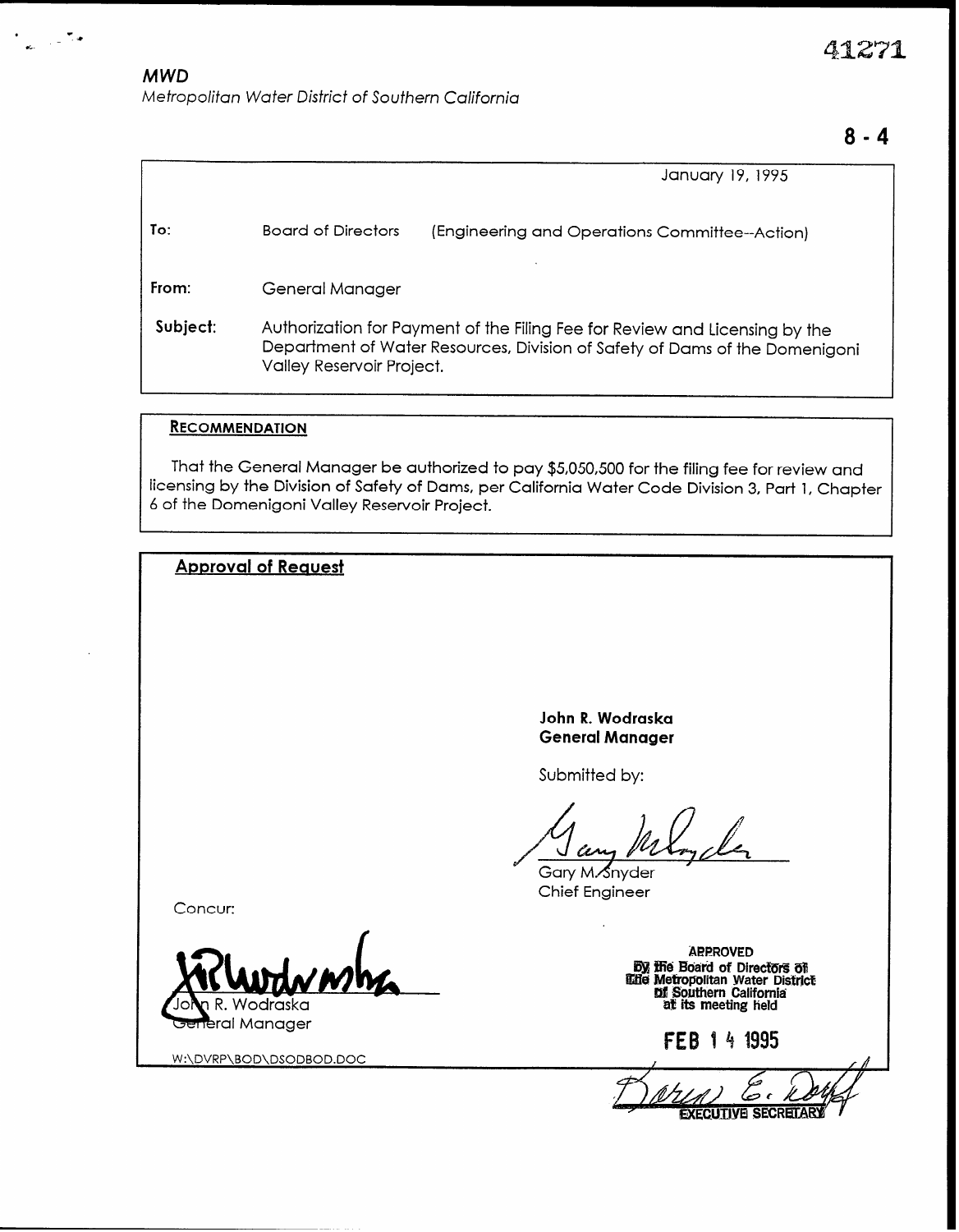#### BRIEF DESCRIPTION

The filing fee is calculated based on the total estimated cost of the Domenigoni Valley Reservoir Project construction under Division of Safety of Dams(DSOD) jurisdiction (see Attachment A). The payment will allow DSOD to proceed in the review and approval of the drawings and specifications in advance of construction of jurisdictional features of the project.

Funding for the filing fee is available within Appropriation No. 560 appropriated by your Board in November 1994.

|                 | <b>CONTRACT TYPE</b>          |   | <b>FUNDING</b>                                     |    | <b>TYPE OF COMPETITION</b>                      |
|-----------------|-------------------------------|---|----------------------------------------------------|----|-------------------------------------------------|
| $\triangledown$ | NEW - WIRE TRANSFER           | v | <b>CAPITAL</b>                                     |    | <b>RFQ</b>                                      |
|                 | <b>AMENDED</b>                |   | $O$ & $M$                                          |    | Amendment to                                    |
|                 | <b>CONTRACT FORM</b><br>LEASE | ⊻ | <b>BUDGET STATUS</b><br>FY 94/95 AMT \$169,231,200 |    | <b>INFORMAL RFP</b><br><b>OTHER COMPETITION</b> |
|                 | <b>PROFESSIONAL SERVICES</b>  |   | OUT-YEAR AMT<br>NON-BUDGET AMT                     | ١v | <b>SOLE SOURCE</b><br><b>WIRE TRANSFER</b>      |

## PURPOSE/BACKGROUND

The Department of Water Resources, Division of Safety of Dams(DSOD) has the responsibility of supervising the construction, enlargement, alteration, repair, maintenance, operation, and removal of dams and reservoirs within the State of California.

Construction of any new dam or reservoir which exceeds minumum height and capacity criteria in the State of California requires the owner to apply for and obtain from DSOD written approval of plans and specifications. This requirement will apply to the West Dam, East Dam, and Saddle Dam features of the project, as well as to water control aspects of the project hydraulic structures. A separate application will be required for the Forebay. Communication with DSOD on the Domenigoni Valley Reservoir Project has been ongoing to promote and to facilitate understanding of the design approaches employed by Metropolitan. Following formal design submittals, DSOD will perform independent analysis of dam design to verify design approach prior to approval and licensing of the reservoir project.

The application fee is based on the estimated cost of the dam or reservoir according to a tiered fee schedule (see Attachment A). Based on a preliminary project cost estimate of \$1 ,OOO,OOO,OOO for jurisdictional features of the reservoir: the filing fee would amount to \$5,050,500.